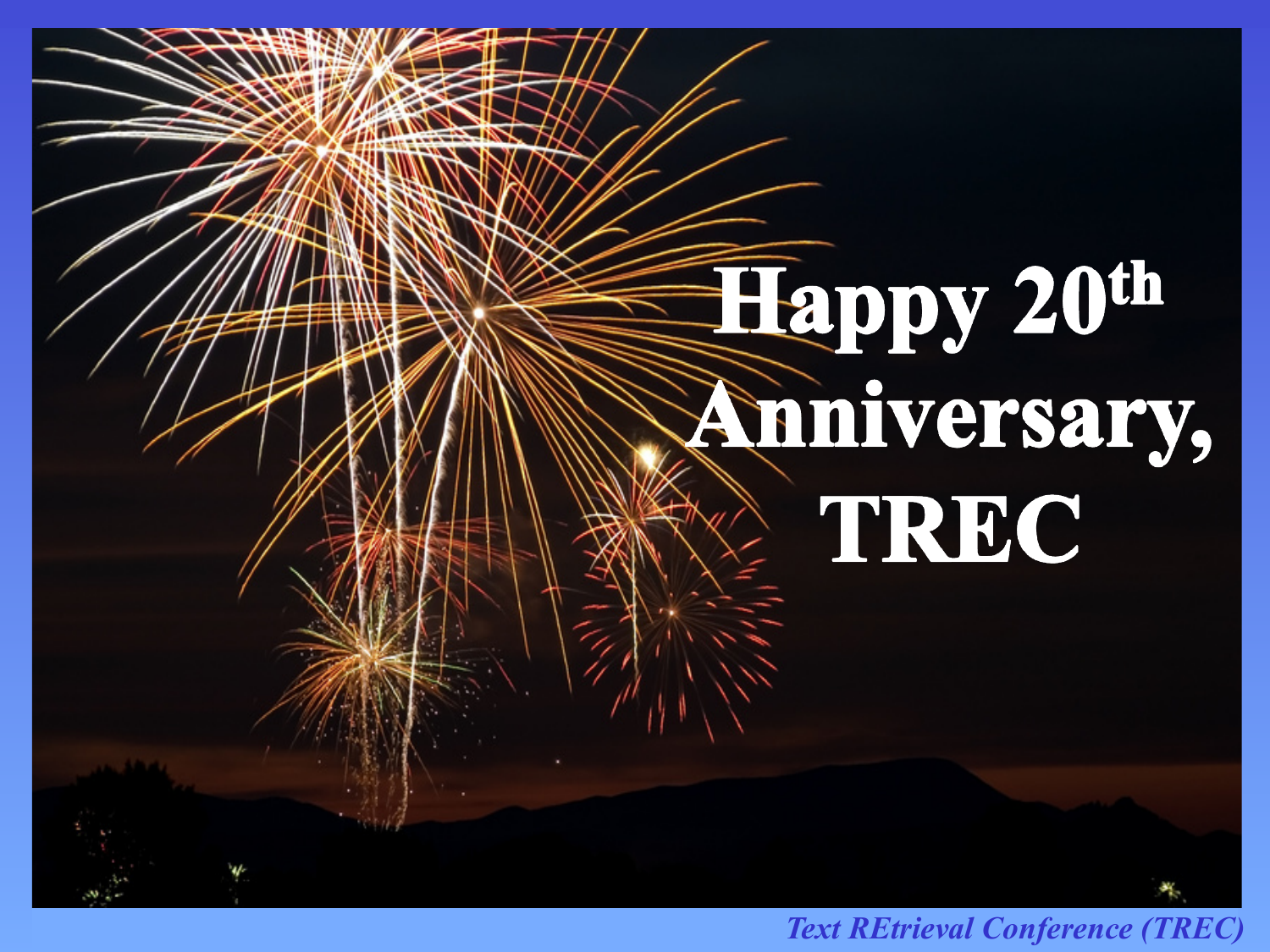#### TREC TRACKS Crowdsourcing Personal Blog, Microblog documents Spam  $\square \square \square$  Chemical IR Retrieval in a domain Genomics, Medical Records Answers, Novelty not documents QA, Entity Searching corporate Legal repositories **Enterprise** Size, Terabyte, Million Query efficiency, & Web web search VLC Video n din Fi Beyond text Speech **TIP OCR** Beyond Cross-language just Chinese English Spanish Human-in-the-**Maria**  HARD, Feedback <u>ra in L</u> loop **Interactive, Session Filtering** Streamed  $\mathcal{O}(\mathbb{R}^d)$  $\mathcal{A}$ text Routing Static text  $\blacksquare$  Ad Hoc, Robust 1992 1993 1994 1995 1996 1997 1998 1999 2000 2001 2002 2003 2004 2005 2006 2007 2008 2009 2010 2011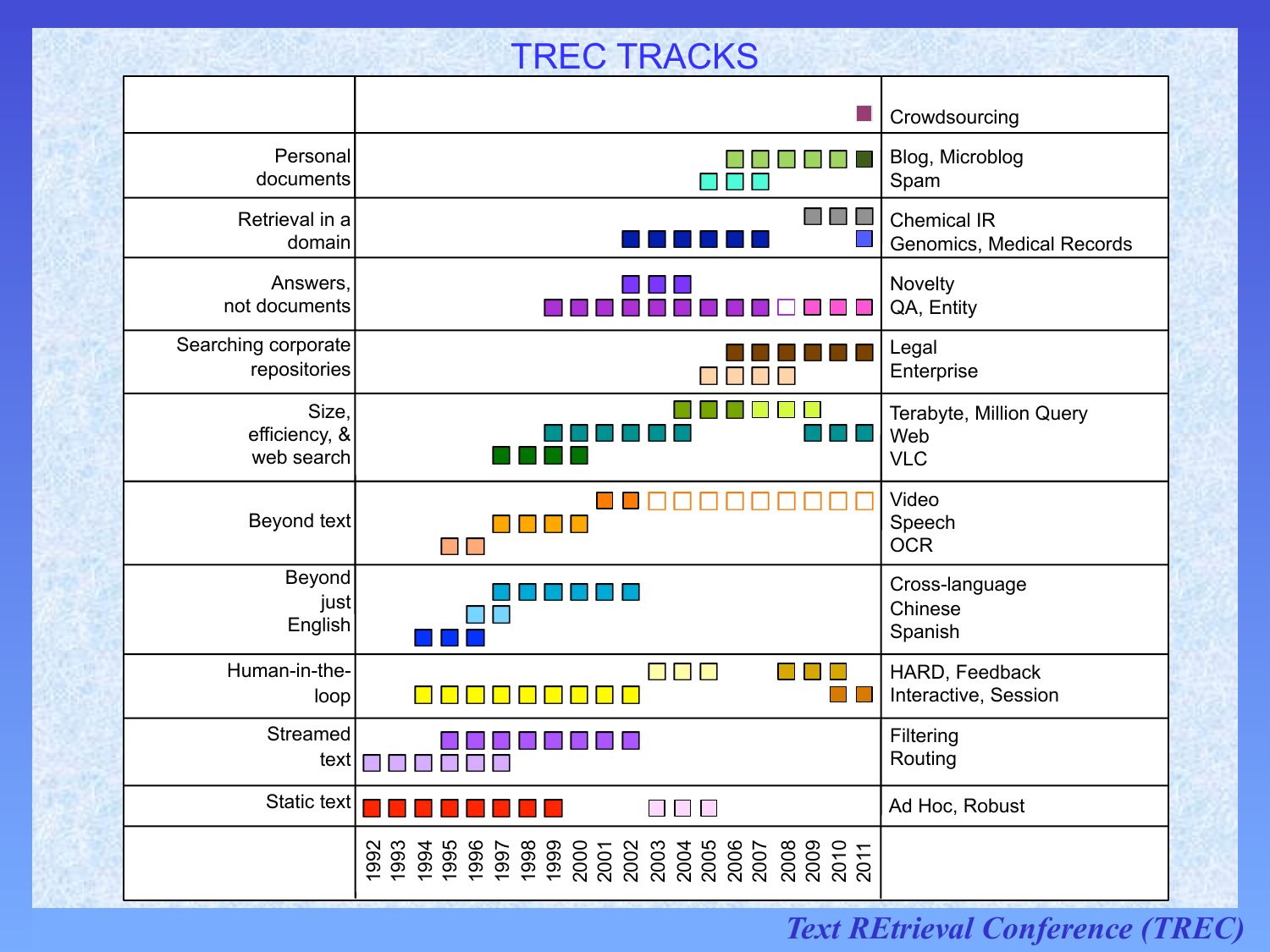### Some lessons learned after 20

• People like to do this; an enormous amount of work is done by coordinators & participants!!

## • Getting data has been/always will be a problem • However having good, freely available test collections is a

major contribution of these evaluations

### • Two years is about right for a given task!!<br>• The first year is an exciting pilot getting the evaluation

right; second year has training data for improvements; by the third year its boring (nothing new is being tried or learned)

### • The Cranfield paradigm is surprisingly robust • The use of pooling for relevance assessment has been shown

- to result in stable evaluations (at least most of the time)!!
- The paradigm has been successfully adapted to different media (such as video), different tasks (such as QA)!!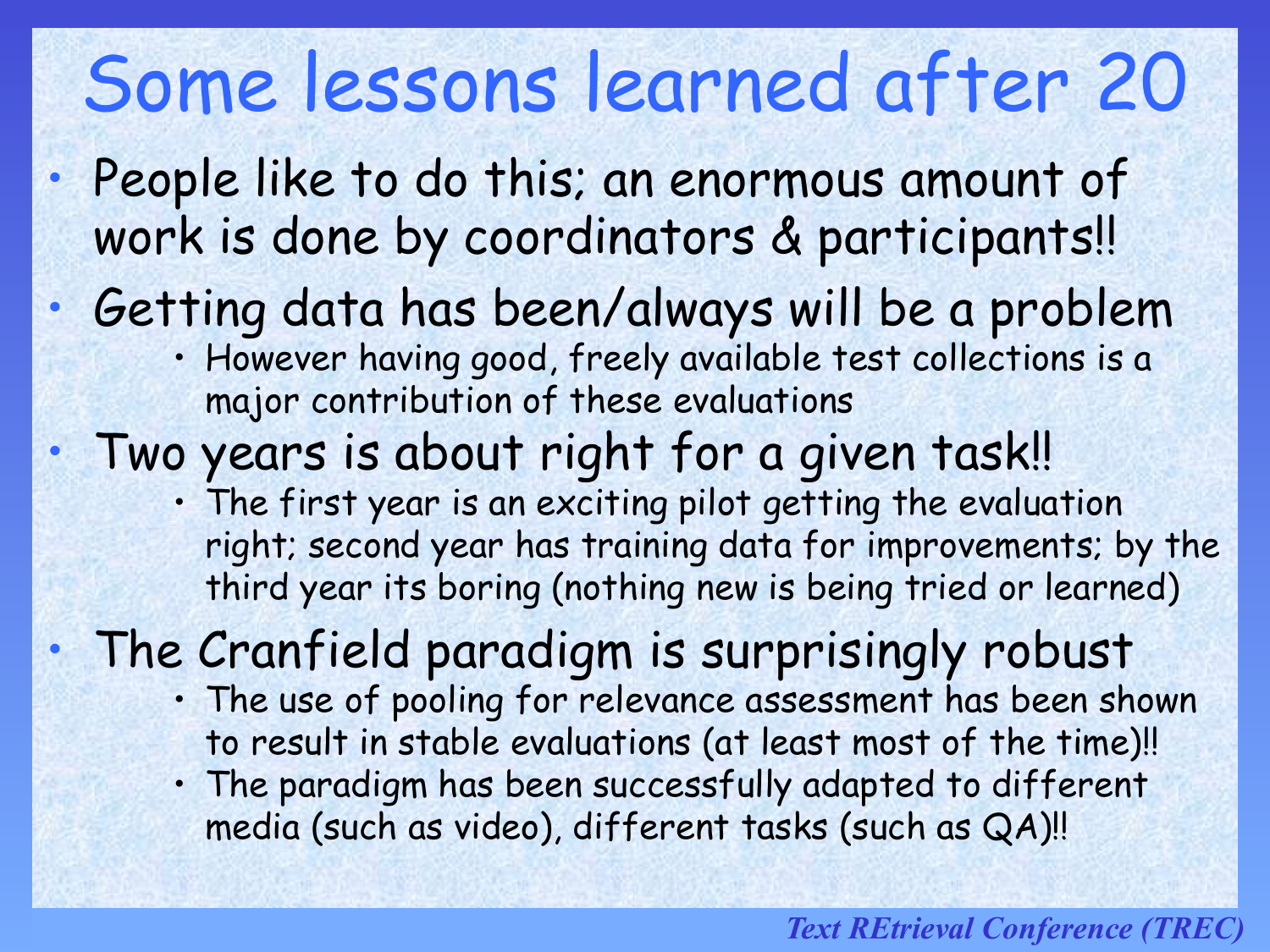### But--

- How do we balance "basic" IR research against moving into new and exciting areas<br>• Beyond the early years, we are not seeing real improvements;
	- this is discouraging, especially to today's students!!
- Is it right to keep adapting Cranfield??
	- Does it mean we are blinding ourselves to "the big picture"; are the tasks we can model the important ones??
	- If not Cranfield, then what??

• How do we work in areas that are known to be important but either lack data (desktop search), or are difficult to cleanly define (such as different relevancy criteria like quality, timedependency, etc.)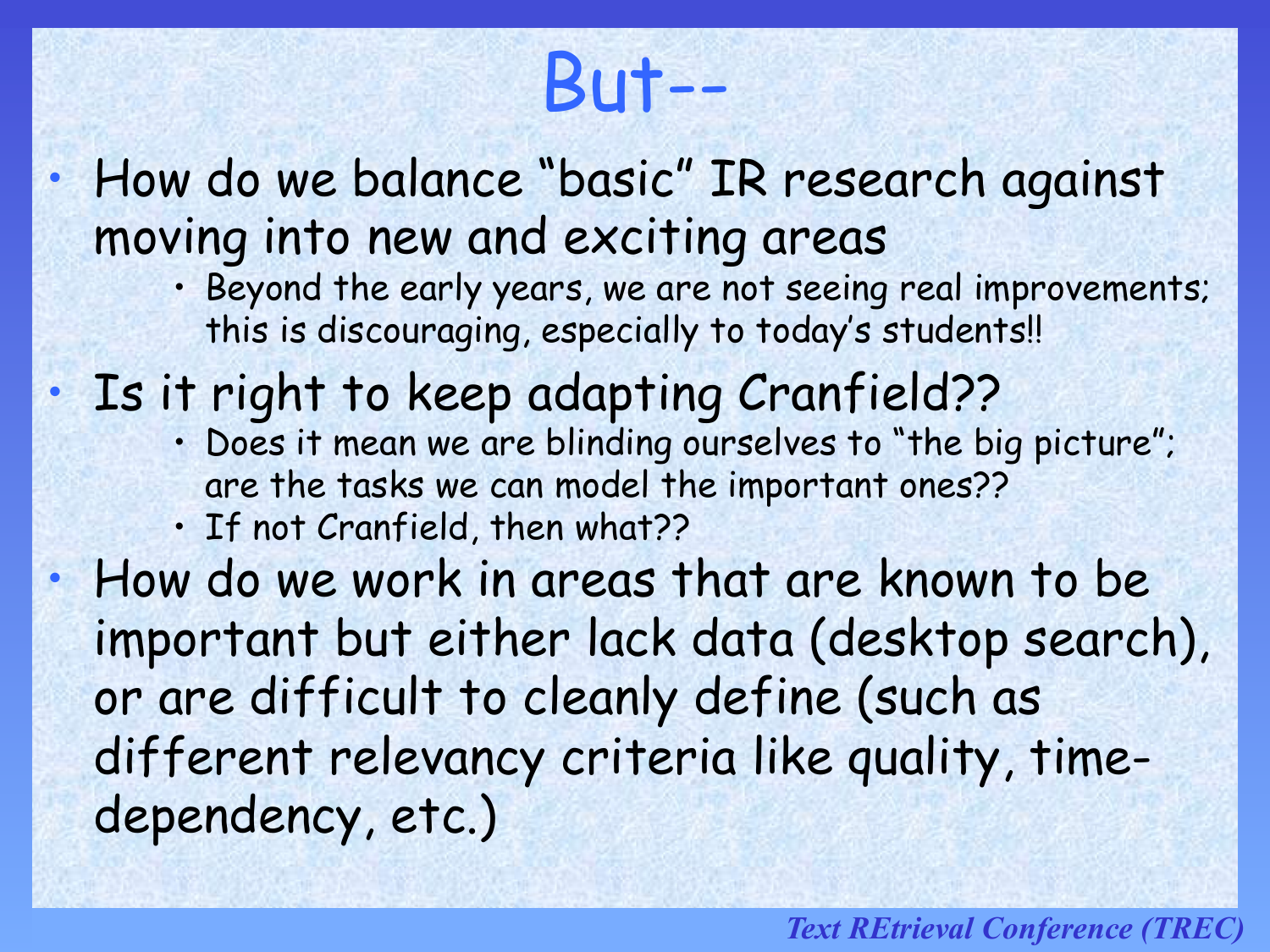### 2011 Medical Records Track

#### • Ad hoc search task

- set of ~ 100,000 de-identified clinical records assembled by U. of Pittsburgh's BLULab NLP repository
	- assembled into ~17,000 "visits" through mapping table
- 35 topics developed and judged by physicians enrolled in OHSU bioinformatics program; modeled after inclusion criteria for clinical studies

patients with complicated GERD who receive endoscopy

• systems return ranked list of visits

### • Evaluation

- judgment sets produced using deep but sparse stratified sampling
- bpref as main evaluation metric; inferred measures noisy with type of sampling used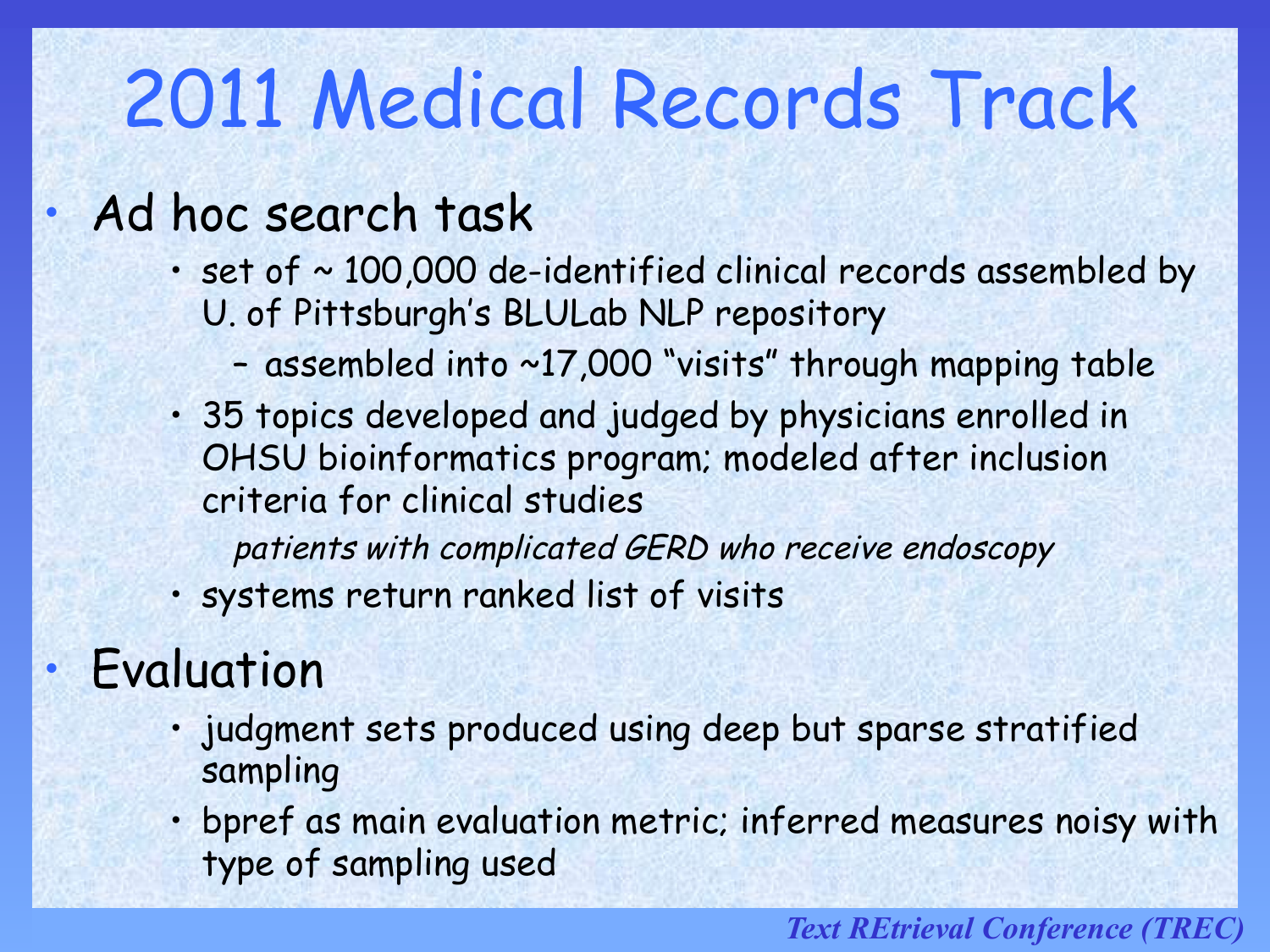### 2011 Microblog Track

#### • Test Collection

- Tweets2011 collection of about 16 million tweets
- 50 topics created by NIST assessors consisting of [title, triggerTweet] pairs where title is an English statement of the information need and triggerTweet is a pointer to a tweet in the collection

### • Evaluation

- pools of top 30 tweets from submitted runs
- tweet is relevant if it contains relevant information itself or points to relevant information
	- Must be in English and NOT a retweet
	- Must precede time of triggerTweet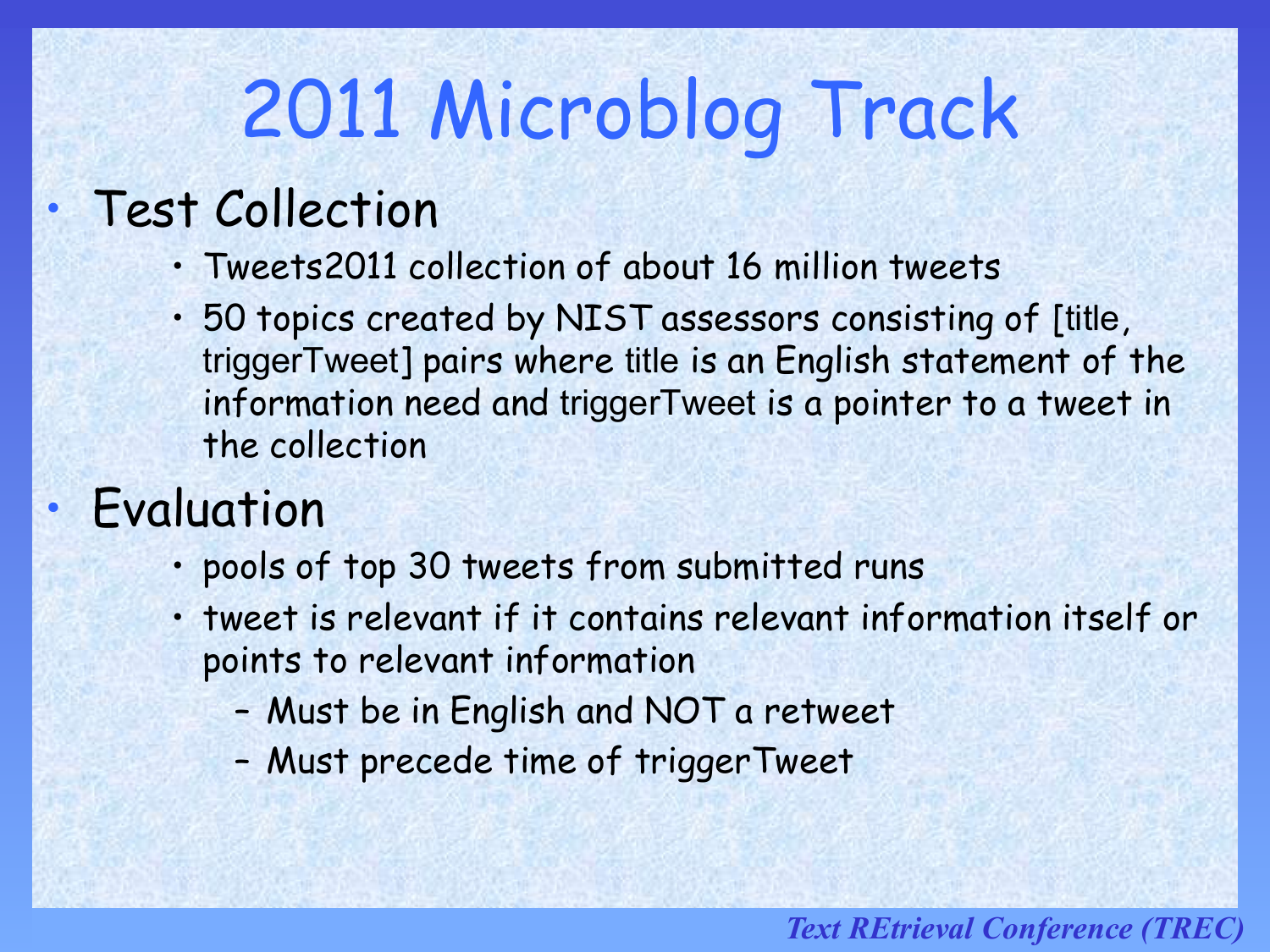### 2011 Session Track

### • 76 sessions derived from 62 topics<br>• topics taken from previous tracks and faceted like web topics

## • A session (created at U. Sheffield) consists of<br>• sequence of queries issued to satisfy the information need of

- the topic; median of two reformations; 38% with more
- ranked list of (top 10) URLs returned for each query
- set of URLs clicked on plus dwell times for each query

### • Four runs comprise single submission: • **R1**: results for last query using no other info

- 
- **R2**: results for last query, using content of all previous queries in session
- **R3**: results for last query using content of previous queries plus ranked lists
- **R4**: results for last query using content of previous queries, ranked lists, and click/dwell time info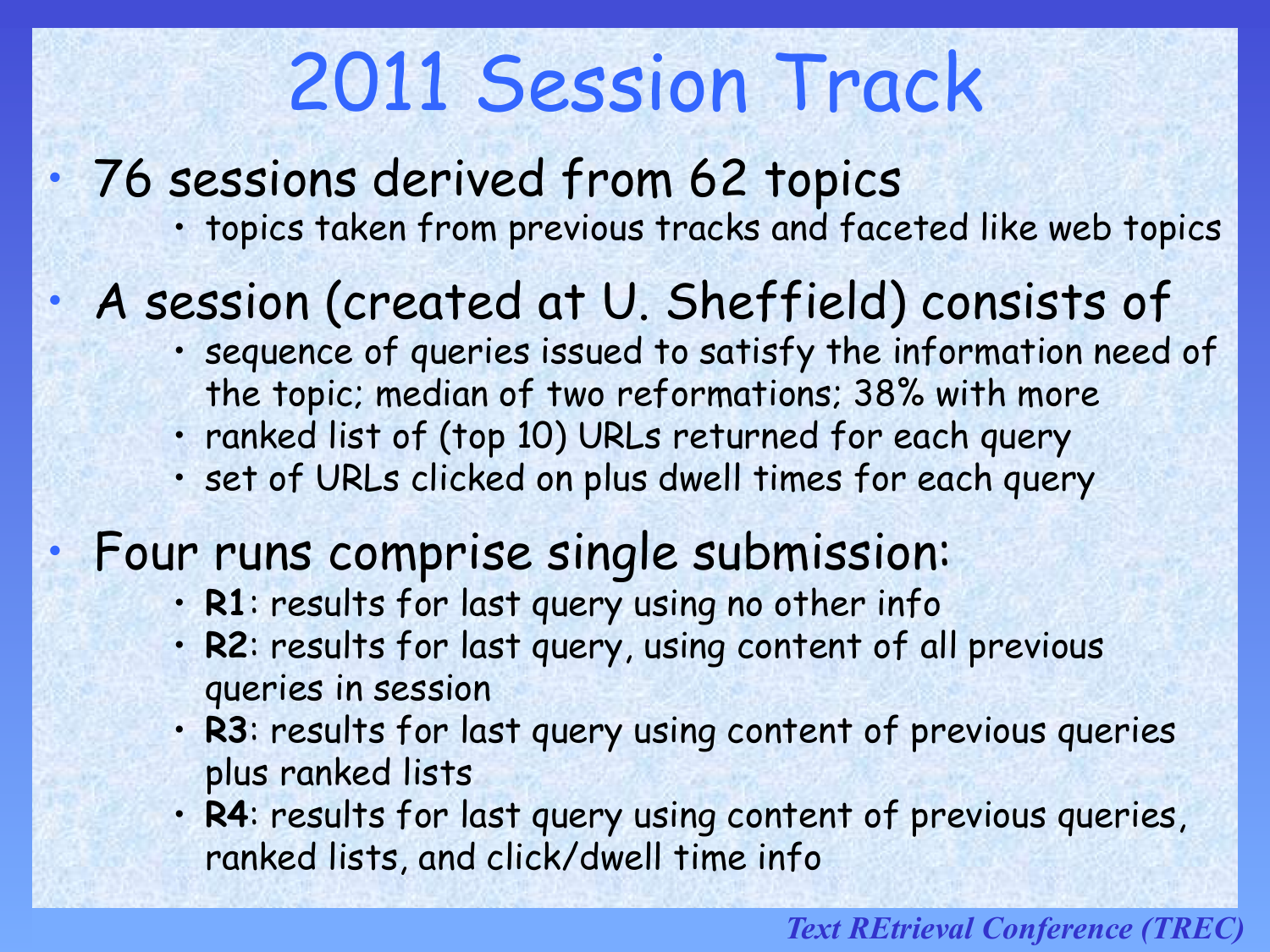### 2011 Crowdsourcing Track

#### • Investigate judgments from a crowd

- participants collect assessments for sets of topic-doc pairs; 5 pairs per set
- evaluate quality of crowdsourcing design by quality of the judgments (consensus or matching NIST)

#### • Given a set of labels for same [topic, doc] pair, compute a final label

• test data built from crowdsourcing judgments collected from TREC 2010 Relevance Feedback track; evaluate quality of consensus labels as either function of gold standard [NIST] labels or as function of others' consensus labels